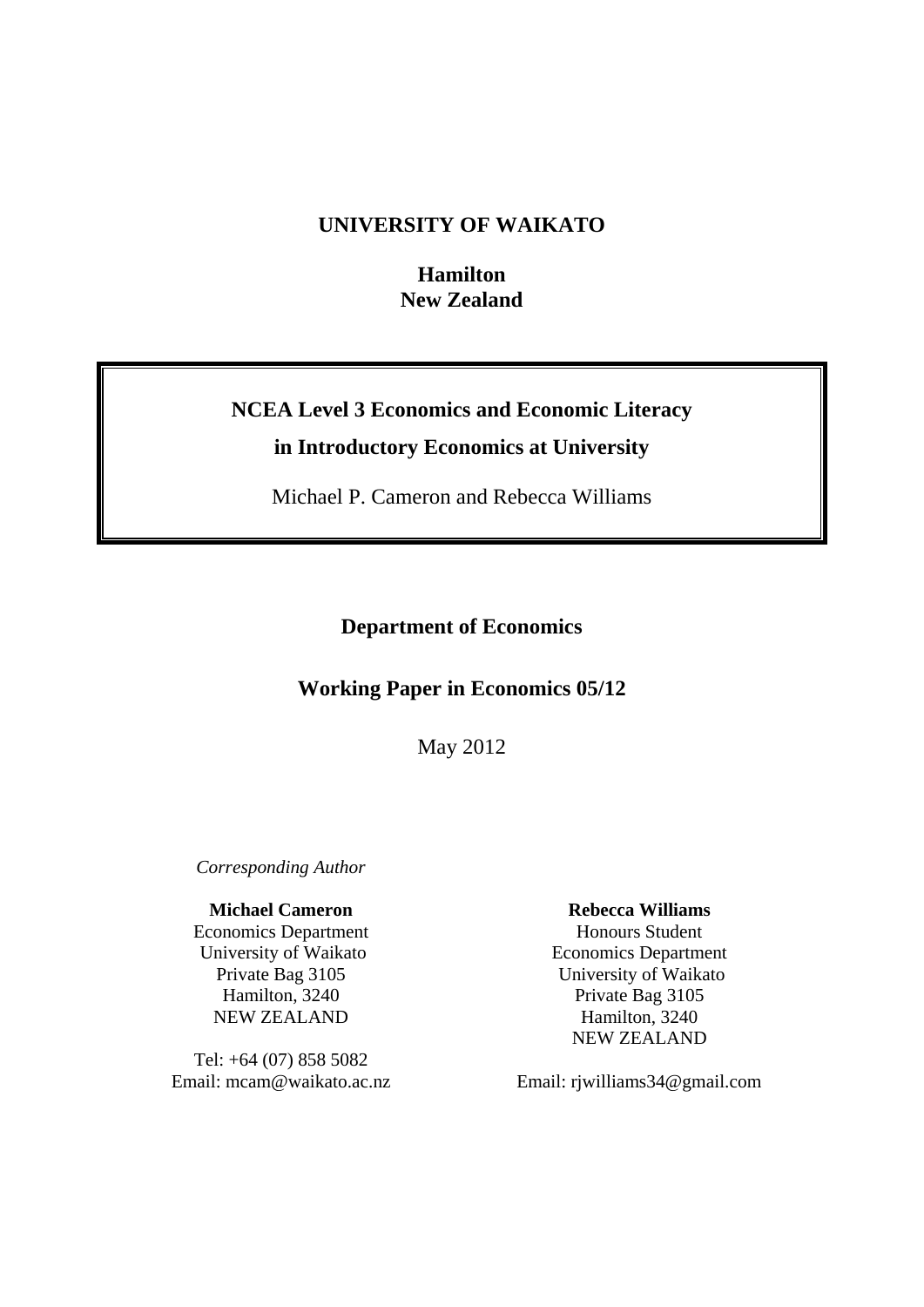## **Abstract**

In 2003, New Zealand significantly reorganised high school education by moving to a standards-based assessment approach. This paper investigates whether the economics standards are associated with economic understanding using 2008-2011 data from students at the University of Waikato. We find that there is significant association between NCEA economics and economic literacy. However, some standards have a much closer association with economic literacy, in particular *AS90631* and *AS90632.* These standards are the only standards associated with economic literacy for both high aptitude and low aptitude students. An optimal high school course in economics should include these standards as a minimum.

> **JEL Classifications**  A21, A22

# **Keywords**

economic literacy **NCEA** standards-based assessment New Zealand

#### **Acknowledgements**

The authors are very grateful to Steven Lim, Mark Johnston, and Mary McKnight, who commented on earlier drafts of this paper, and to the Waikato Management School, who allowed administrative student data to be used in the analysis.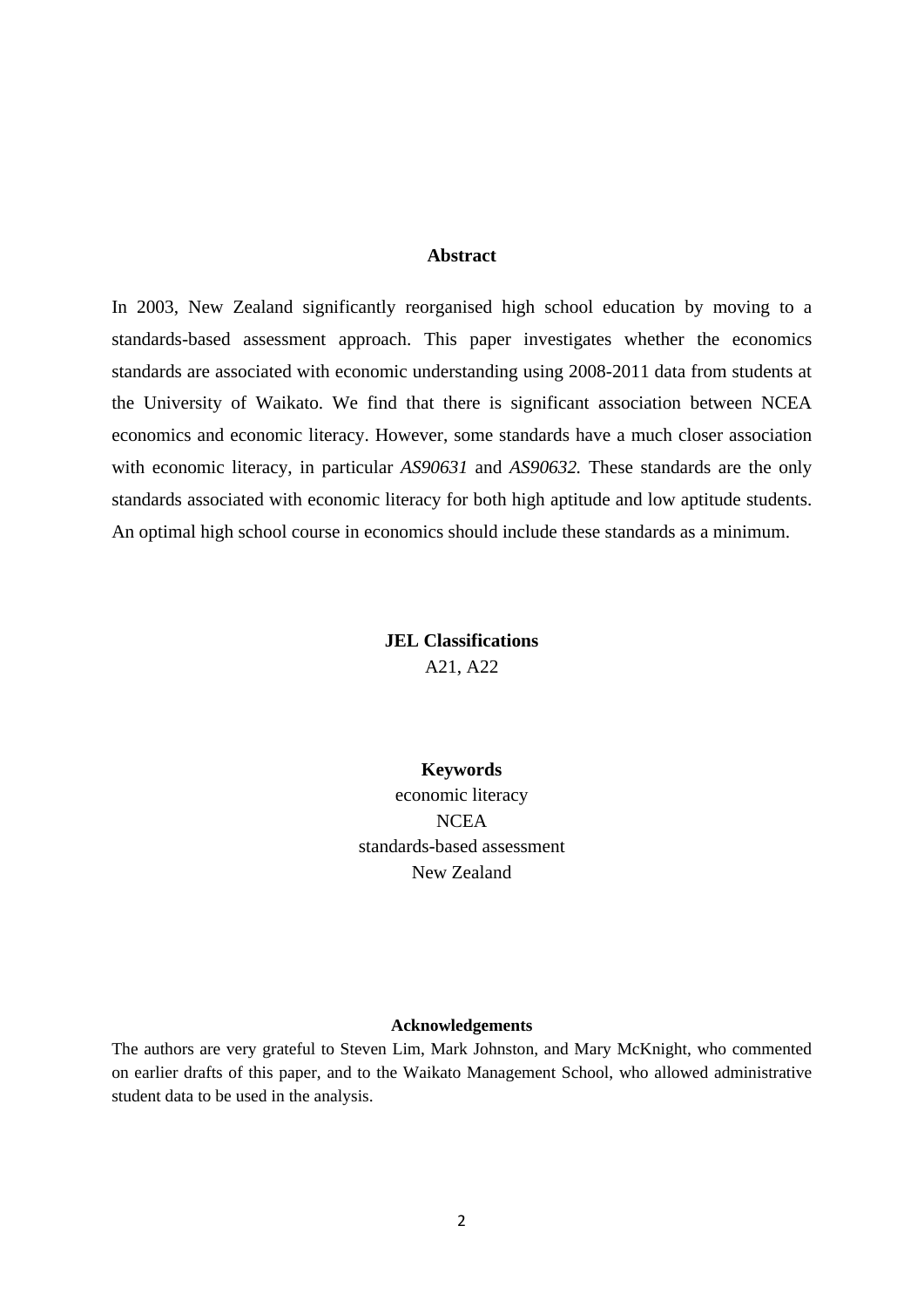#### **1. Introduction**

Many studies have investigated the relationship between high school economics education and performance in undergraduate economics at the university level. (See, for example, Becker et al. 1990; Myatt and Waddell, 1990; Brasfield et al. 1993; Anderson et al. 1994). For instance, Cameron and Lim (2011) show that students with prior economics study (usually at high school) have much higher economic literacy in their first-year economics class at the University of Waikato. However, Lopus (1997) showed that the specific type of study (microeconomics or macroeconomics) undertaken at high school makes a difference, with microeconomics study at high school doing better in questions that tested implicit application of concepts. This suggests that specific economics skills taught at high school have different impacts on economic literacy among university students, and that a more nuanced approach than a binary variable should be used to capture prior economics background at high school.

 In 2003, New Zealand significantly reorganised high school education, including economics, by moving to a standards-based assessment approach: the National Certificate in Educational Achievement (NCEA). However, the effect of this change to a standards-based approach on economic understanding has not been evaluated. To that end, we investigate the effect that specific subsets of learning, as measured by achievement in different NCEA standards, has on economic literacy among university students. This type of investigation has been conducted for mathematics standards (James et al. 2008), but not for economics. Following Walstad and Rebeck (2001), we define economic literacy as a measure of student economic understanding.

 In this paper, we examine the relationship between economics study at high school and economic literacy in the first week of an introductory economics course at university, using data from students at the University of Waikato between 2008 and 2011. We control for student aptitude and other student-specific characteristics, and find significant relationships for only some standards, and only at some levels of achievement. Moreover, different standards have different relationships with economic literacy when different cognitive levels of economic literacy are considered separately. These results may not be altogether surprising given that economic literacy is not an explicit goal of the economics curriculum at high school, which aims to 'aims to enable students to participate in a changing society as informed, confident, and responsible citizens. Students will achieve this aim by developing knowledge and understandings about human society as they study… people's allocation and management of resources and people's participation in economic activities…' (Ministry of Education 1997, p.8).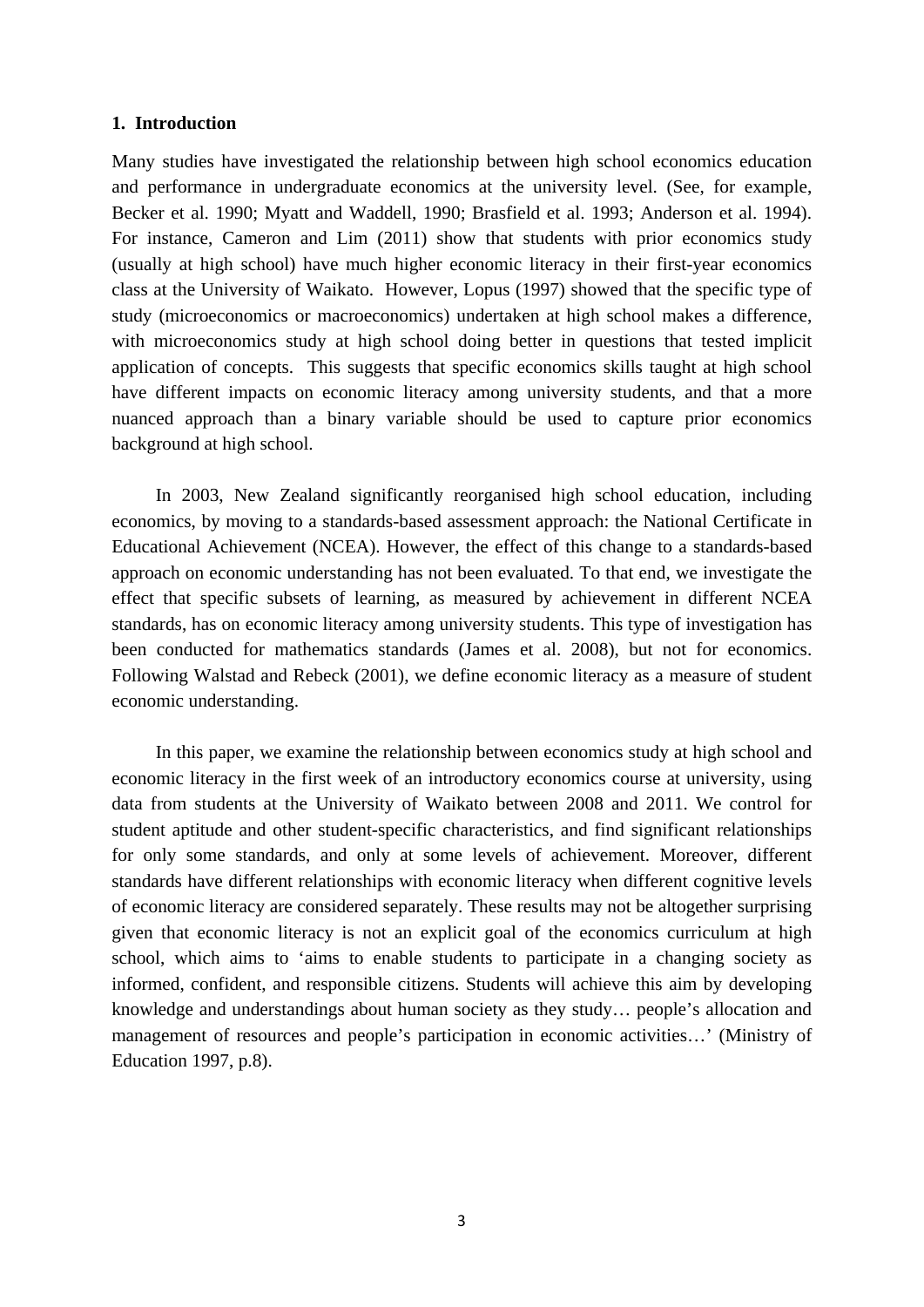#### **2. The National Certificate in Educational Achievement (NCEA)**

Until 2002, secondary students in New Zealand were awarded qualifications based on a norms-referenced marking scheme which meant only a certain percentage of students were able to pass the assessment (Shulruf et al. 2008). In addition, any internal assessment marks were scaled to match those of external marks, even if they were assessing different things.

 The introduction of the National Certificate in Educational Achievement (NCEA) saw a shift to standards-based assessment. This means New Zealand students are now assessed based on whether and at what level they achieve a particular standard, and each standard only covers a small portion of the overall course content. Instead of the course being evaluated as a whole as it was previously, different areas of skills and knowledge are assessed individually meaning it is easier to see at which levels a student is achieving (or not) for a particular area or topic. The certificate can be gained at three levels – NCEA Levels 1, 2 and 3. These are typically studied during years 11 to 13 (approximately ages 16-18); however the flexibility of the qualification means students can sit subjects earlier (for example some NCEA Level 1 subjects in Year 10) or later (for example pick up a new Level 1 subject in year 12 or 13), depending on their ability level.

 NCEA courses are broken into standards of which there are two types. Unit Standards are competency based and are assessed on what is essentially a pass-fail basis (graded as Achieved or Not Achieved), whereas Achievement Standards have four achievement levels. If students have not met the required criteria outlined in the standard they receive a 'Not Achieved' grade. The three remaining grades are awarded based on at what level the student meets the criteria, namely, 'Achieved' for a satisfactory performance, 'Merit' for very good performance, and 'Excellence' for outstanding performance. Whereas Unit Standards are assessed entirely internally, Achievement Standards can be either internally or externally assessed, and most courses have a mix of both internal and external assessment. NCEA is standardised across schools and regions. All students studying NCEA Level 3 Economics in the same year sit an identical three-hour exam for external standards, and internal standards are moderated at the national level, although it should be noted that not all students are enrolled in every standard, and some may choose not to sit a particular standard once they get into the exam.

 As of 2011, a total of 12 standards in Economics are offered at NCEA Level 3; five Achievement Standards and seven Unit Standards for a total of 60 credits (24 and 36, respectively). Of the Achievement Standards, four are assessed externally, with most students attempting Achievement Standards rather than Unit Standards. The four external standards have remained largely the same since their introduction – all are worth the same number of credits and cover roughly the same topics – however this is likely to change from 2013 onwards with the alignment of the new curriculum. The five most attempted standards are described briefly below.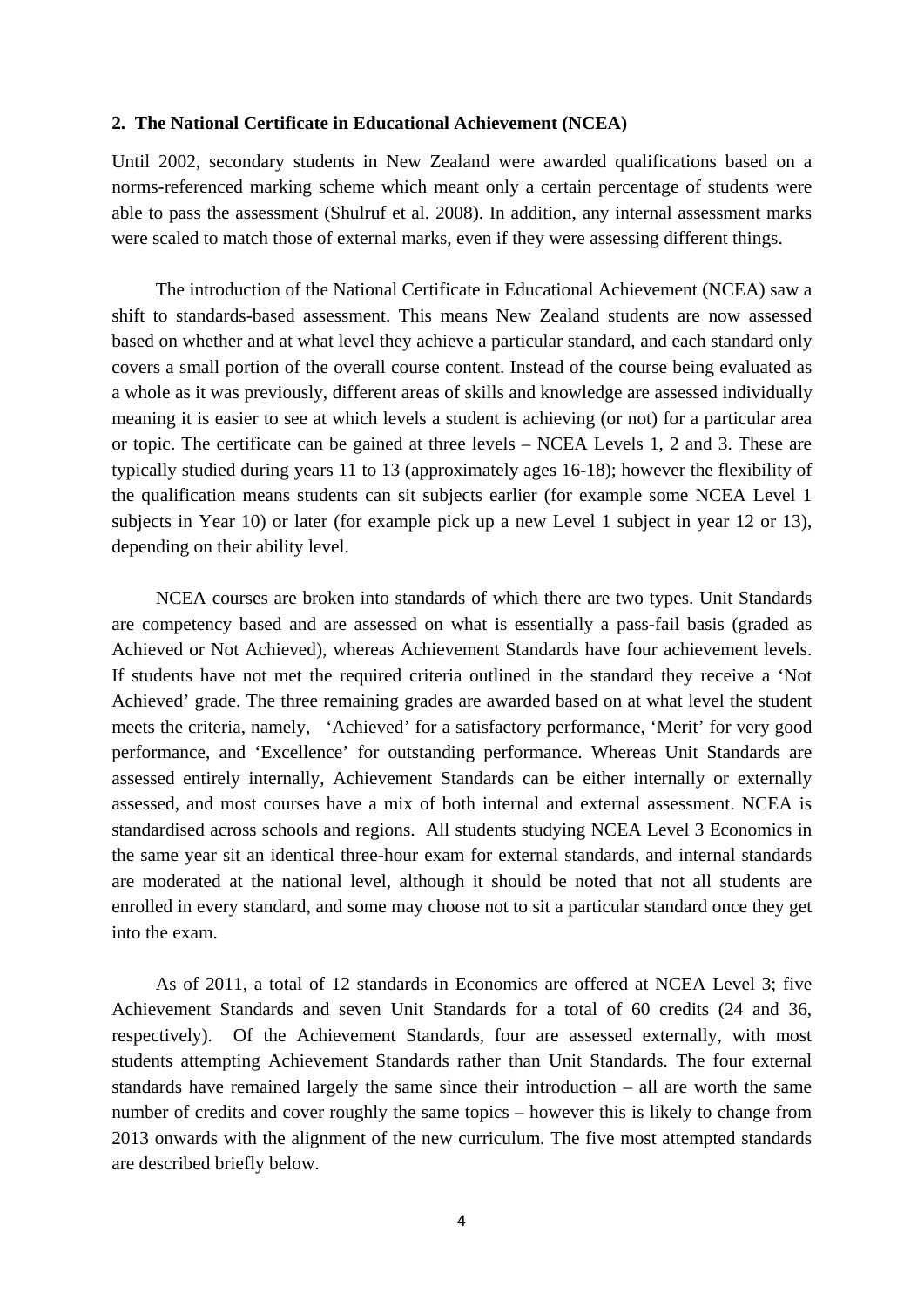#### *90629:*

*Understand Marginal Analysis and the Behaviour of Firms* (*5 Credits*)

The main focus of this standard is recognising the different types of markets which might exist (for example perfect competitors or monopolies), and how marginal analysis can be applied in the different market structures to determine factors such as pricing decisions.

## *90630:*

*Describe an Economic Problem, Allocative Efficiency and Market Response to Change*  (*4 Credits*)

This standard looks at the determinants of demand and supply, the shape of the respective curves, and how demand and supply (and the quantities of each) can change. The effect on consumers and producers is studied, as well as the effect of government interventions on efficiency.

#### *90631:*

# *Describe Market Failure and Government Interventions to Correct for Market Failure*  (*4 Credits*)

Market failures studied in this standard are externalities, merit versus demerit and public versus private goods, natural monopolies and income distribution. Once market failures have been identified, government interventions to correct for market failures are explored and, at Excellence level, evaluated.

#### *90632:*

# *Describe Aggregate Economic Activity* (*6 Credits*)

This is the biggest of the economics standards at Level 3, and the only one whose main focus is macro-economics. The aggregate demand and aggregate supply model is studied using New Zealand as an example. Students look at the circular flow model and business cycle, and are required to calculate GDP using a range of methods. They also look at what factors affect aggregate demand and aggregate supply, and policies specific to New Zealand.

#### *90778:*

# *Collect and Process Information and Carry Out an Economic Analysis* (*5 Credits*)

In this internally-assessed standard students are required to collect and analyse both primary (raw) and secondary data to test an economic hypothesis. As this is an internal standard, no set assessment is provided to teachers. They can develop their own or adapt one created by others, provided it meets the assessment criteria. At the time of writing, the Ministry of Education resource site Te Kete Ipurangi has two different assessments which would fulfil the criteria for this assessment. The first has students determining 'whether the economic relationships predicted by economic theory occur in macroeconomic statistics for the New Zealand economy over 10 time periods' (Ministry of Education, n.d.), whereas the second asks students to analyse 'the relationship between capital formation through foreign investment and economic growth' (Ministry of Education, n.d.).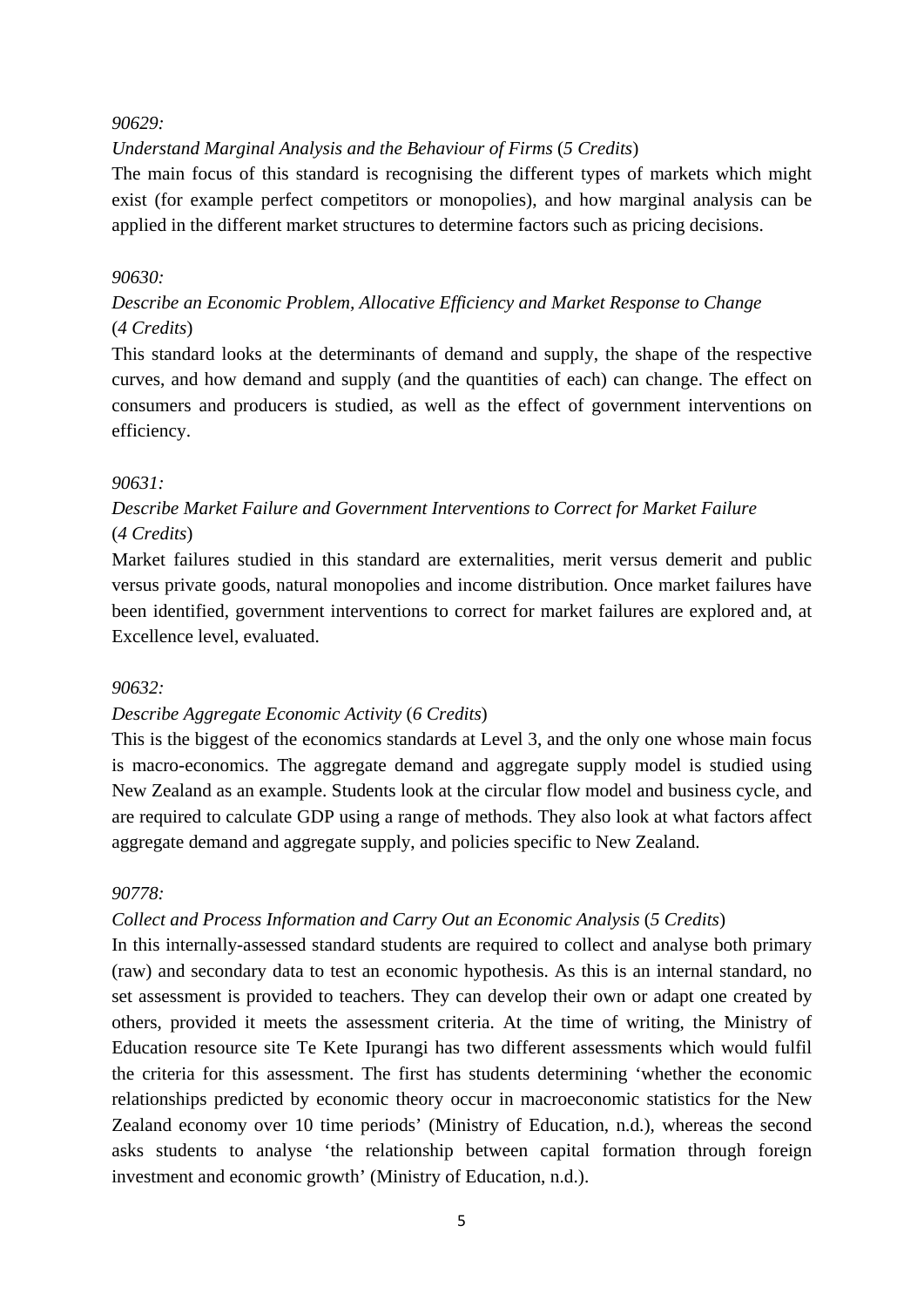#### **3. Data and Methods**

The data used in this study comes from 1,232 students who took the introductory economics paper *ECON100: Business Economics and the New Zealand Economy* at the University of Waikato between 2008 and 2011. The sample is restricted to A-Semester students, of which 8.12% were repeating the paper. Administrative data on students' age, gender, domestic/international status, university Grade Point Average (calculated on a nine-point scale from  $A_+ = 9$  to Restricted Pass = 1), and NCEA achievement were obtained from University records.

 Of the 1,232 students in the sample, 796 students (64.61%) sat at least one NCEA Level 3 standard in any subject, and 369 of those students sat at least one NCEA Level 3 Economics standard. Of the 369 students who sat economics standards, 116 (31.44%) of them achieved at least 24 credits, which is approximately the equivalent of a full course in NCEA Level 3 Economics. As shown in Table 1, the majority of these credits came from the five Achievement Standards noted earlier, while only 125 students achieved any of the Unit Standards.

|                 |          |          | <b>Achievement Standards</b> |                |     | <b>Unit Standards</b> |    |    |     |
|-----------------|----------|----------|------------------------------|----------------|-----|-----------------------|----|----|-----|
| <b>Standard</b> | E        | M        | A                            | N              | All | <b>Standard</b>       | A  | N  | All |
| 90629           | 13       | 45       | 194                          | 98             | 350 | 5863                  | 44 | 15 | 59  |
| 90630           | 16       | 54       | 146                          | 130            | 346 | 5864                  | 76 | 15 | 91  |
| 90631           | 14       | 34       | 128                          | 162            | 338 | 5865                  | 42 | 20 | 62  |
| 90632           | 19       | 59       | 113                          | 135            | 326 | 5866                  | 34 | 11 | 45  |
| 90633           |          | $\Omega$ | 4                            | 3              | 8   | 5867                  | 63 | 15 | 78  |
| 90634           | $\Omega$ |          | $\overline{c}$               | $\overline{2}$ | 5   | 10928                 | 4  | 5  | 9   |
| 90778           | 49       | 64       | 130                          | 61             | 304 | 10931                 | 4  | 8  | 12  |

**Table 1: Distribution of Achievement for NCEA Economics Standards** 

 $E =$  Excellence,  $M =$  Merit,  $A =$  Achieved,  $N =$  Not achieved.

 All students who were present in the first week of lectures were invited to complete an economic literacy test, the Test of Economic Literacy,  $3<sup>rd</sup>$  Edition (TEL3) (Walstad and Rebeck 2001). TEL3 is a test designed to measure economics learning at the high school level, and as such lends itself readily for use as a pre-test of the economic literacy for incoming university students. The test contains 40 multiple-choice questions in four content categories: fundamental economic concepts, microeconomic concepts, macroeconomic concepts, and international economics concepts. The questions can be categorized by cognitive character into three levels which correspond to the first three levels of Bloom's (1956) taxonomy: (1) *knowledge* - recognition and recall, remembering information close to the way it was first presented; (2) *comprehension* - understanding the meaning and intent of information; and (3) *application* - applying learning to new situations (Walstad and Rebeck 2001). The test contains six knowledge, twelve comprehension and 22 application questions.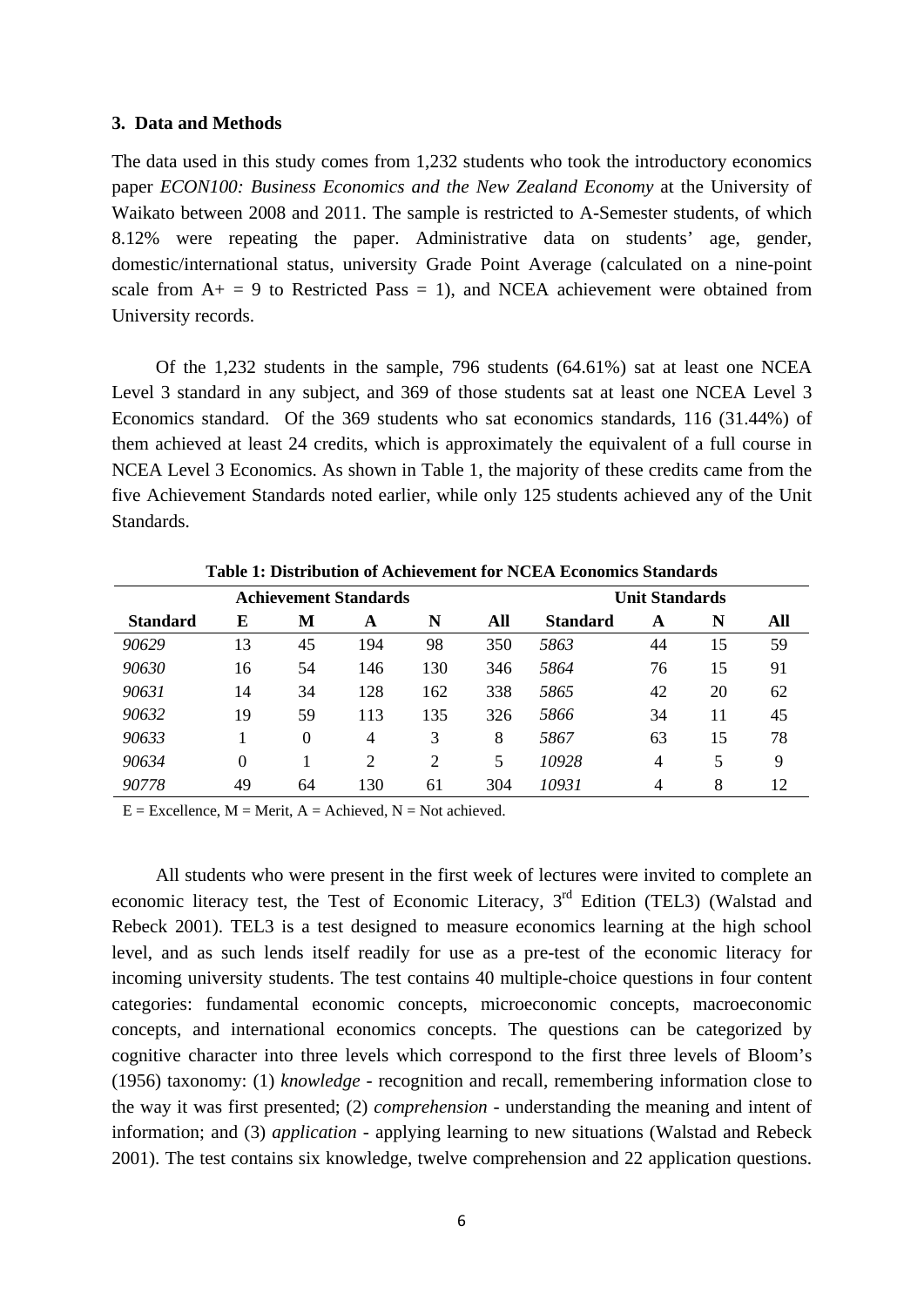Of the 1,232 students in the sample, 588 students both attempted at least one NCEA Level 3 standard in any subject and completed the economic literacy test. The mean economic literacy score in this sample (measured as the number of questions correct out of 40) was 26.59, with a standard deviation of 6.42. Including the (mostly international and older) students who completed the economic literacy test but had no NCEA Level 3 credits (for a total sample size of 922), has little effect on the results reported in the remainder of this paper, other than age becomes significant (and positive) in some of the models.

 Ordinary least squares regression (OLS) was used to analyse the economic literacy score, with student characteristics, year dummy variables, and NCEA economics achievement as explanatory variables. Separate models were estimated with and without student aptitude (proxied by Grade Point Average), and separate models were estimated for NCEA standards as binary variables (achieved/not achieved) and for NCEA standards as ordinal variables (with each level of achievement in each standard as a separate binary variable). Due to the small number of students who completed Unit Standards, Unit Standards were included in the models as a single binary variable, indicating that the student had achieved *any* Unit Standard. In addition, models were estimated for each cognitive level of economic literacy (knowledge, comprehension, and application) as dependent variables. As the dependent variables are count data, Poisson regression models were also estimated, but the results were qualitatively the same as those reported here. Heckman selection models (Heckman, 1979) were also estimated, to account for any selection bias where there may be systematic differences between the 922 students who sat the economic literacy test and the 310 students who did not. Again, the results from those models were qualitatively the same as those reported here, so we choose to report the results from the simplest (OLS) models.

#### **4. Results and Discussion**

The results for economic literacy overall are presented in Table 2. Model I presents results excluding GPA, while Model II includes GPA. In both cases male students and domestic students demonstrate higher economic literacy than female students and international students. Students who are sitting the ECON100 course in 2009 had higher economic literacy than those in 2008, and after student aptitude is controlled for students in 2010 also had higher economic literacy than those in 2008. Each one unit increase in GPA is associated with an additional 0.8 correct answers (out of 40) in the economic literacy test.

 Unit Standards appear not to be significantly associated with economic literacy, but all achievement standards are until student aptitude is controlled for. With GPA included as an additional explanatory variable, only four of the achievement standards remain significantly associated with economic literacy: *AS90630* (Describe an economic problem, allocative efficiency, and market response to change), *AS90631* (Describe market failure and government interventions to correct for market failure), *AS90632* (Describe aggregate economic activity), and *ASS90778* (Collect and process information and carry out an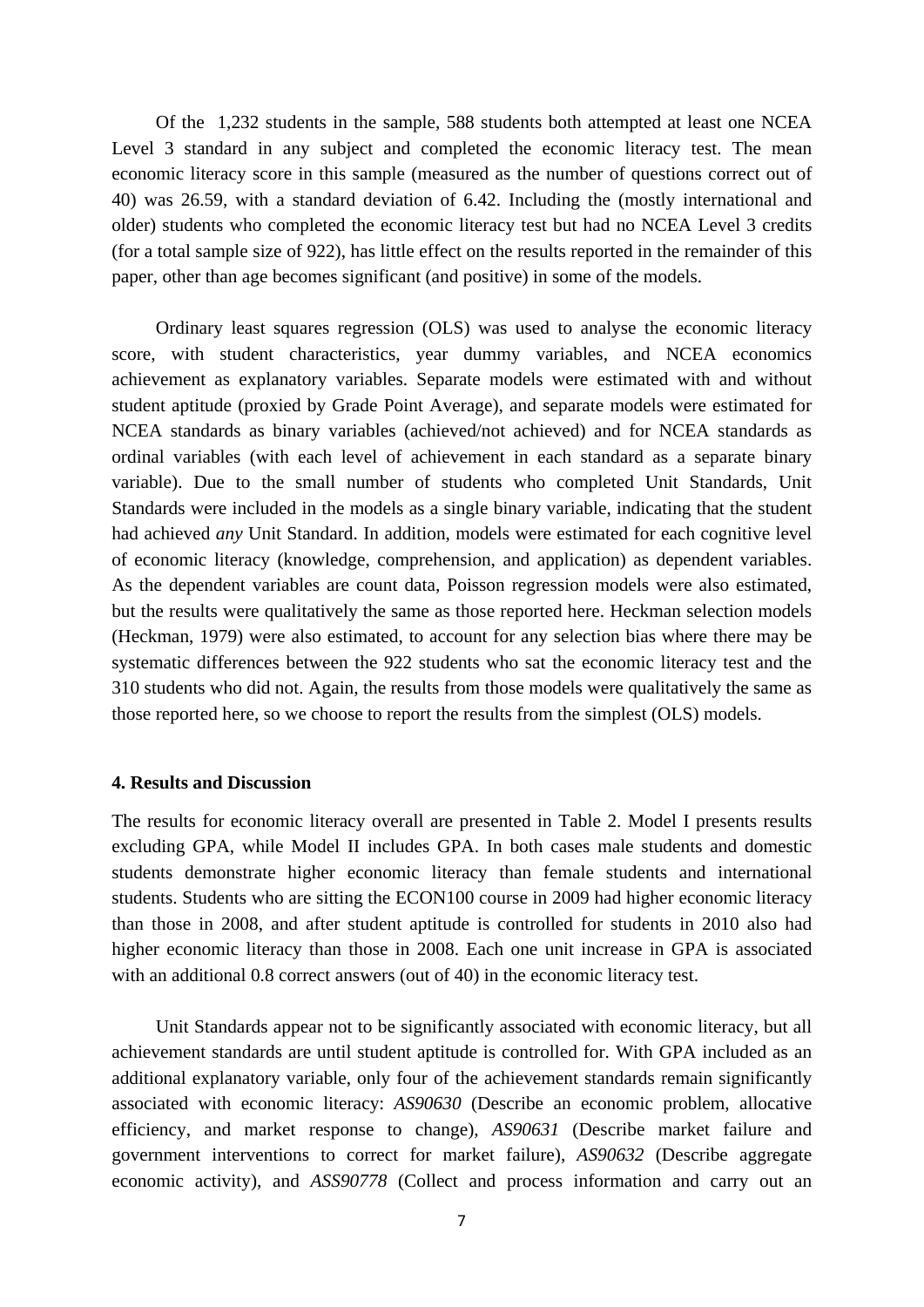economic analysis). The size of these effects are quite large; in the case of *AS90632*, the difference between achieving this standard and not is about 10 percent of the mean score in the economic literacy test.

| Table 2: Regression Results for Economic Literacy Overall |                |                       |  |  |
|-----------------------------------------------------------|----------------|-----------------------|--|--|
| <b>Variable</b>                                           | <b>Model I</b> | <b>Model II</b>       |  |  |
|                                                           | $3.1775***$    | 3.8308***             |  |  |
| Gender $(1 = male)$                                       | (0.4248)       | (0.4015)              |  |  |
|                                                           | $5.2157***$    | $5.2203***$           |  |  |
| Student origin (1=domestic)                               | (1.0750)       | (0.9893)              |  |  |
|                                                           | 0.1750         | 0.2425                |  |  |
| Student age                                               | (0.2002)       | (0.1701)              |  |  |
|                                                           | $1.2932**$     | $1.6738***$           |  |  |
| <b>Year 2009</b>                                          | (0.6014)       | (0.5649)              |  |  |
|                                                           | 0.5633         | $0.9825$ *            |  |  |
| <b>Year 2010</b>                                          | (0.5890)       | (0.5483)              |  |  |
|                                                           | 0.4284         | 0.3123                |  |  |
| <b>Year 2011</b>                                          | (0.6265)       | (0.5718)              |  |  |
|                                                           | 0.3618         | $-1.0214$             |  |  |
| First enrolment                                           | (1.0371)       | (1.0700)              |  |  |
|                                                           |                | $0.8135***$           |  |  |
| Grade Point Average                                       |                | (0.1030)              |  |  |
|                                                           | 1.44867**      | 0.9783                |  |  |
| AS90629                                                   | (0.6328)       | (0.7092)              |  |  |
| AS90630                                                   | $2.0505***$    | $1.5532***$           |  |  |
|                                                           | (0.5805)       | (0.6199)              |  |  |
| AS90631                                                   | $2.4124***$    | $1.7207***$           |  |  |
|                                                           | (0.5190)       | (0.5560)              |  |  |
|                                                           | $2.3556^{**}$  | $2.4321$ **           |  |  |
| AS90632                                                   | (0.5075)       | (0.5570)              |  |  |
| AS90778                                                   | $1.1297***$    | $0.9148$ <sup>*</sup> |  |  |
|                                                           | (0.5092)       | (0.5331)              |  |  |
| Any Unit Standard                                         | 0.4038         | 0.6375                |  |  |
|                                                           | (0.5054)       | (0.5070)              |  |  |
| Constant                                                  | 12.9998***     | $9.5218***$           |  |  |
|                                                           | (4.2774)       | (3.7097)              |  |  |
| $R^2$                                                     | 0.4394         | 0.5053                |  |  |

**Table 2: Regression Results for Economic Literacy Overall** 

N=588; \*\*\* significant at the 1% level; \*\* significant at the 5% level; \* significant at the 10% level; robust standard errors are reported in parentheses below the coefficients.

 Results including level of achievement are presented in Table 3. In Model I, most levels of achievement are significantly associated with higher economic literacy (when compared with no achievement in that standard), and the coefficients are mostly as expected with the higher levels of achievement (excellence, merit) associated with even greater economic literacy. The exceptions to this are *AS90629*, *AS90632* and *AS90778*, where *ceteris paribus* achievement at the merit level is associated with lower economic literacy than achievement at the achieved level. In the case of *AS90629*, students with merit achievement *ceteris paribus* have insignificantly different economic literacy than students with no achievement at all in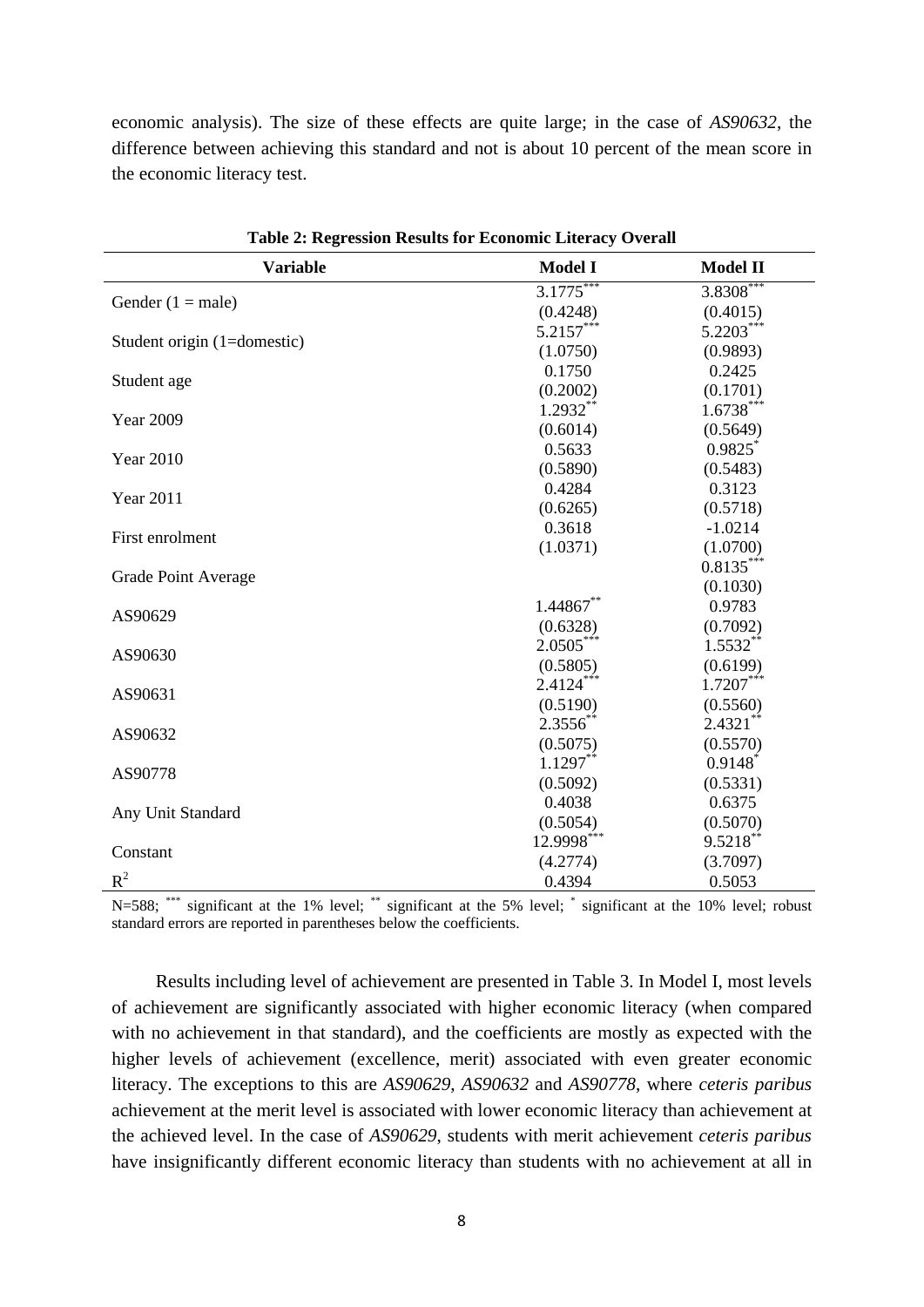that standard, while for AS90778 this is true of achievement at both the merit and excellence levels. This may go some way towards explaining why these standards were less significant or insignificant in the previous analysis in Table 2.

| Variable <sup>†</sup>       | <b>Model I</b>         | <b>Model II</b> |
|-----------------------------|------------------------|-----------------|
|                             | $3.2259***$            | $3.8018***$     |
| Gender $(1 = male)$         | (0.4375)               | (0.4119)        |
|                             | 5.4800***              | 5.4382***       |
| Student origin (1=domestic) | (1.0223)               | (0.9582)        |
|                             | 0.1960                 | 0.2496          |
| Student age                 | (0.2027)               | (0.1706)        |
|                             | 0.3387                 | $-1.0644$       |
| First enrolment             | (1.0402)               | (1.0815)        |
|                             |                        | $0.8368***$     |
| <b>Grade Point Average</b>  |                        | (0.1071)        |
|                             | $2.9852***$            | 2.6064          |
| AS90629 Excellence          | (1.5029)               | (1.5880)        |
|                             | 0.4876                 | $-0.0387$       |
| AS90629 Merit               | (0.9354)               | (0.9963)        |
|                             | 1.4872**               | 1.1697          |
| AS90629 Achieved            | (0.6573)               | (0.7119)        |
|                             | 4.1382***              | 2.4848          |
| AS90630 Excellence          | (1.5061)               | (1.5385)        |
|                             | $2.2341***$            | 1.3056          |
| AS90630 Merit               | (0.8203)               | (0.8629)        |
|                             | $2.0062***$            | $1.5607**$      |
| AS90630 Achieved            | (0.5877)               | (0.6275)        |
|                             | 3.3595***              | $2.9747***$     |
| AS90631 Excellence          | (1.0858)               | (1.0573)        |
|                             | 2.8479***              | $2.1339***$     |
| AS90631 Merit               | (0.7534)               | (0.7956)        |
|                             | $2.1603***$            | $1.7671***$     |
| AS90631 Achieved            | (0.5358)               | (0.5792)        |
|                             | 2.7917***              | $2.1648$ **     |
| AS90632 Excellence          | (1.0844)               | (1.0503)        |
|                             | $2.0913***$            | $2.0264***$     |
| AS90632 Merit               | (0.7157)               | (0.7277)        |
|                             | $2.2663***$            | $2.6167***$     |
| AS90632 Achieved            | (0.5413)               | (0.5975)        |
|                             | 1.2582                 | 0.0565          |
| AS90778 Excellence          | (0.8133)               | (0.8471)        |
|                             | 0.7068                 | 0.2103          |
| AS90778 Merit               | (0.7589)               | (0.7237)        |
|                             | $1.1666$ <sup>**</sup> | $1.2024$ **     |
| AS90778 Achieved            | (0.5464)               | (0.5821)        |
|                             | 0.4228                 | 0.6983          |
| Any Unit Standard           | (0.5089)               | (0.5148)        |
| $R^2$                       |                        |                 |
|                             | 0.4468                 | 0.5118          |

**Table 3: Regression Results for Economic Literacy Overall with Level of Achievement** 

N=588; \*\*\* significant at the 1% level; \*\* significant at the 5% level; \* significant at the 10% level; robust standard errors are reported in parentheses below the coefficients; <sup>†</sup> year dummy variables and constant term are omitted from the table for brevity.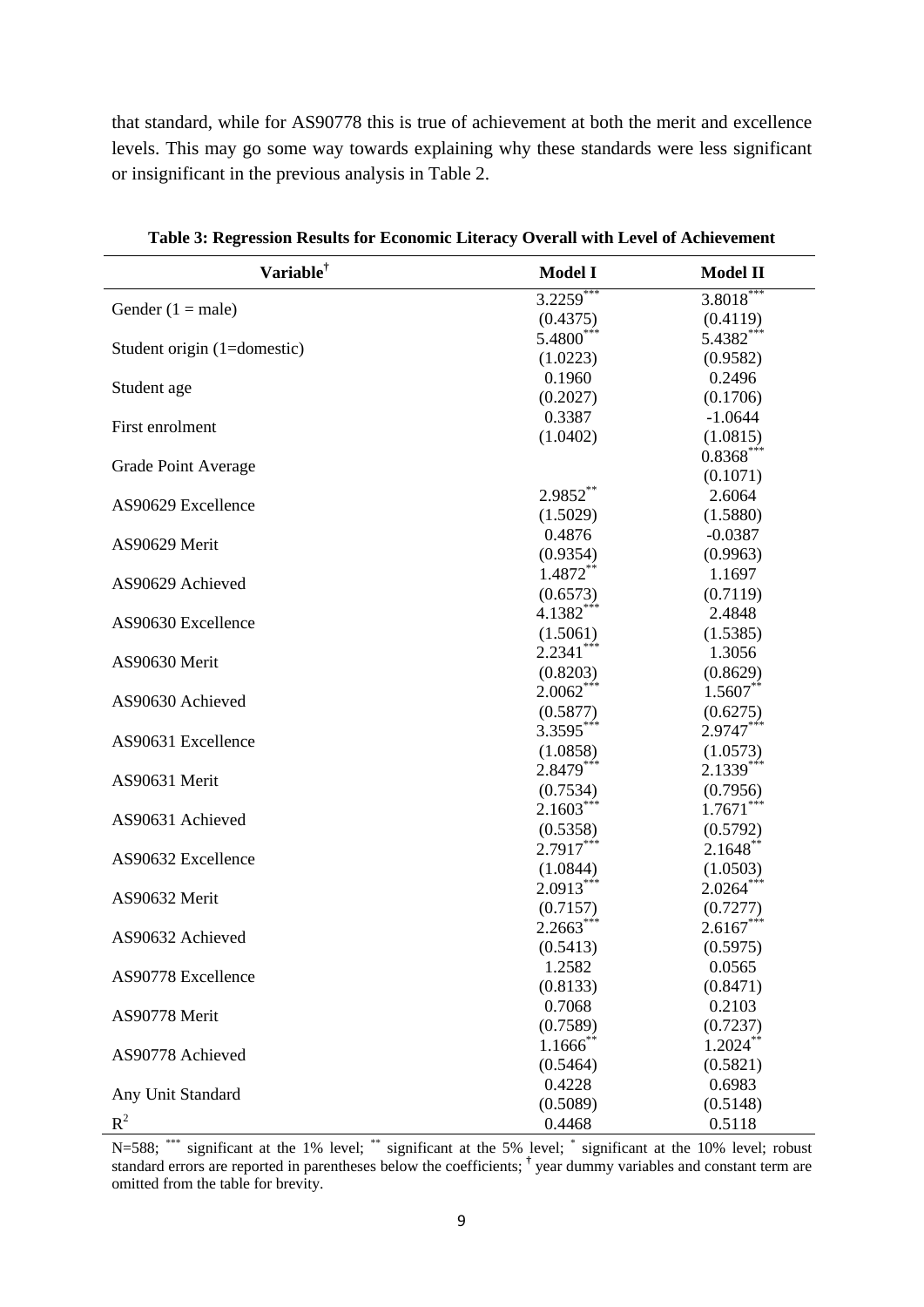However, once student aptitude (grade point average) is controlled for, the size of the effect of every standard at almost every level reduces, and many become insignificant. Of the achievement standards, only *AS90631* and *AS90632* retain significance at all levels of achievement. However, only *AS90631* performs as expected, with excellence being associated with greater economic literacy than merit, which is in turn associated with greater economic literacy than achieved. Interestingly, for the standards *AS90630* and *AS90778*, *ceteris paribus* only students at the achieved level have significantly higher economic literacy than students without the standard, while students at the merit and excellence level are no more economically literate than a similarly endowed student without the standard. This suggests that *AS90631* and *AS90632* may be the only standards that provide economic literacy gains for all students, regardless of their innate ability, and that *AS90631* is the only standard that provides monotonically increasing gains with level of achievement.

 To further explore this, we first separated the sample from the previous regression into two groups – a high aptitude group comprised of those above the median grade point average of 4.5 (n=290), and a low aptitude group comprised of those equal to or below the median (n=298). As expected, students in the high aptitude group had, on average, significantly higher economic literacy with a mean test score of 28.94 compared to the mean score of the low aptitude group of 24.31 ( $p<0.001$ ). We then re-estimated the regression results separately for each group. The results for both groups, controlling for aptitude, are reported in Table 4.

 The results for the low aptitude group have to be interpreted in the context of their level of achievement. Only four students in this group gained excellence in any standard; in three cases this was *AS90778*, and the other one was *AS90632*. Only small proportions of students gained merit. However, ceteris paribus it appears that all standards, including unit standards, are associated with higher economic literacy for low aptitude students. The results are quite different for high aptitude students, with only *AS90631* and *AS90632* significant at all levels of achievement (with *AS90778* only significant at the merit level). These results provide additional context for the earlier results – all students gain from *AS90631* and *AS90632*, but low aptitude students gain from all standards.

 As noted earlier, the TEL3 economic literacy test can be broken down into three cognitive levels: knowledge, comprehension, and application (Walstad and Rebeck 2001). Knowledge questions test recognition and recall, essentially the ability to remember facts. Comprehension questions test the ability of the student to interpret information. Application questions test the ability of students to use information and to apply learning to new situations. We extended the previous analysis to separately consider the knowledge, comprehension and application components of students' economic literacy. The results for all three components, controlling for student aptitude and other variables, are shown in Table 5. The coefficients are not directly comparable between the different cognitive levels, due to the differing number of questions at each cognitive level.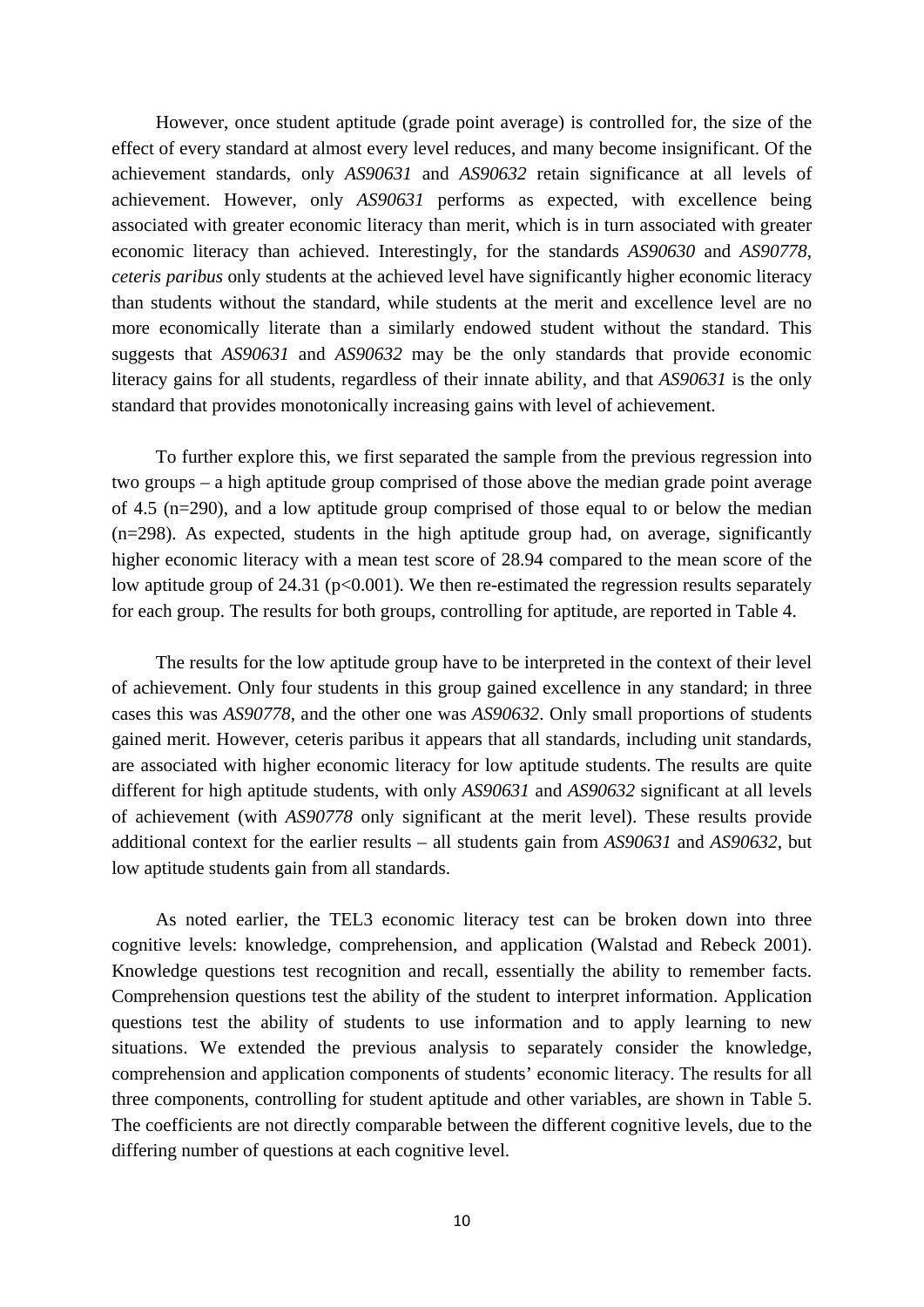| Variable <sup>†</sup>       | <b>Low Aptitude</b>   | <b>High Aptitude</b><br>Group |  |
|-----------------------------|-----------------------|-------------------------------|--|
|                             | Group                 |                               |  |
| Student origin (1=domestic) | 6.7769                | 2.8121                        |  |
|                             | (1.1421)              | (0.9924)                      |  |
|                             | 0.4665                | $1.1172***$                   |  |
| Grade Point Average         | (0.2552)              | (0.2588)                      |  |
| AS90629 Excellence          |                       | 2.7152                        |  |
|                             |                       | (1.7073)                      |  |
|                             | 0.6533                | $-0.0295$                     |  |
| AS90629 Merit               | (1.8181)              | (1.3207)                      |  |
|                             | $2.0311$ <sup>*</sup> | 0.7588                        |  |
| AS90629 Achieved            | (1.1030)              | (1.0593)                      |  |
| AS90630 Excellence          |                       | 1.7323                        |  |
|                             |                       | (1.5262)                      |  |
|                             | $3.8761***$           | 1.3267                        |  |
| AS90630 Merit               | (1.1814)              | (1.0725)                      |  |
|                             | $2.6048***$           | 1.0227                        |  |
| AS90630 Achieved            | (0.9694)              | (0.8761)                      |  |
|                             |                       | 2.7964***                     |  |
| AS90631 Excellence          |                       | (1.0197)                      |  |
|                             | 1.3144                | 1.6171                        |  |
| AS90631 Merit               | (2.0811)              | (0.8571)                      |  |
|                             | 2.5278***             | $1.3253*$                     |  |
| AS90631 Achieved            | (0.9404)              | (0.7021)                      |  |
|                             | $-4.2780$ **          | $1.9216*$                     |  |
| AS90632 Excellence          | (2.1123)              | (1.0676)                      |  |
|                             | 0.1231                | $1.9358***$                   |  |
| AS90632 Merit               | (1.2363)              | (0.8252)                      |  |
|                             | 2.9722***             | 1.8725***                     |  |
| AS90632 Achieved            | (1.0544)              | (0.6909)                      |  |
|                             | $-0.0376$             | 0.3464                        |  |
| AS90778 Excellence          | (1.6270)              | (1.0146)                      |  |
|                             | $-2.1788$             | $1.3634*$                     |  |
| AS90778 Merit               | (1.9092)              | (0.8193)                      |  |
|                             | $1.4146*$             | 0.9415                        |  |
| AS90778 Achieved            | (0.8258)              | (0.8067)                      |  |
|                             | 1.8985**              | 0.1091                        |  |
| Any Unit Standard           | (0.8972)              | (0.5449)                      |  |
| N                           | 298                   | 290                           |  |
| $R^2$                       | 0.4675                | 0.4876                        |  |

# **Table 4: Regression Results for Economic Literacy Overall with Level of Achievement Separated by Student Aptitude**

\*\*\* significant at the 1% level; \*\* significant at the 5% level; \* significant at the 10% level; robust standard errors are reported in parentheses below the coefficients; <sup>†</sup> constant term and some control variables are omitted from the table for brevity.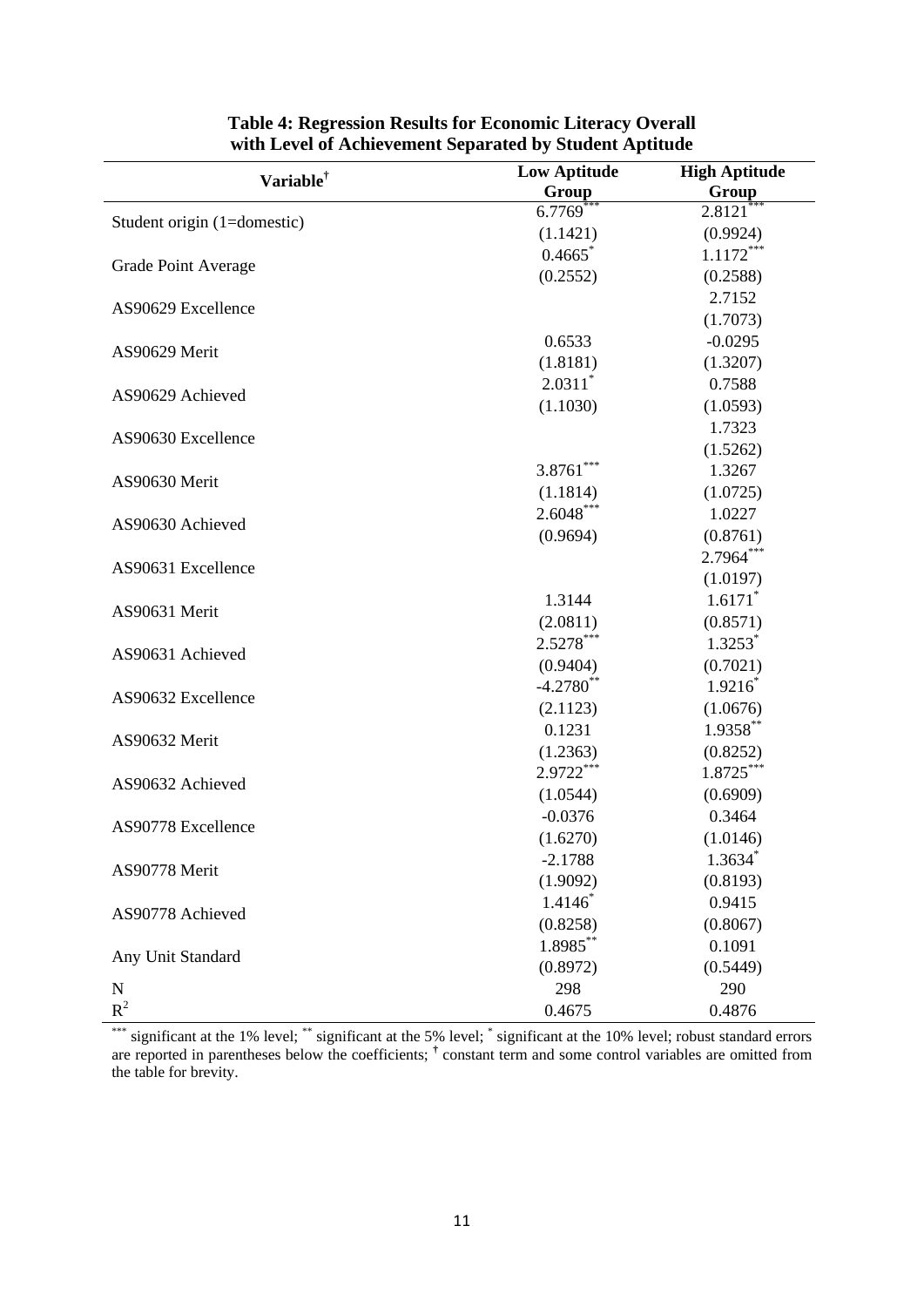|                       | Knowledge                  |                       | Comprehension  |                       | <b>Application</b> |                       |
|-----------------------|----------------------------|-----------------------|----------------|-----------------------|--------------------|-----------------------|
| Variable <sup>†</sup> | <b>Model I</b>             | <b>Model II</b>       | <b>Model I</b> | <b>Model II</b>       | <b>Model I</b>     | <b>Model II</b>       |
|                       | 0.3494                     |                       | 0.3254         |                       | 0.3035             |                       |
| AS90629               | (0.2130)                   |                       | (0.2273)       |                       | (0.4117)           |                       |
| AS90629 Excellence    |                            | 0.6944                |                | $0.8137$ *            |                    | 1.0983                |
|                       |                            | (0.4870)              |                | (0.4585)              |                    | (0.8845)              |
| AS90629 Merit         |                            | 0.2694                |                | 0.1307                |                    | $-0.4388$             |
|                       |                            | (0.2611)              |                | (0.3491)              |                    | (0.6467)              |
| AS90629 Achieved      |                            | $0.3994*$             |                | $0.3755$ <sup>*</sup> |                    | 0.3948                |
|                       |                            | (0.2136)              |                | (0.2266)              |                    | (0.4167)              |
| AS90630               | $0.2942$ <sup>*</sup>      |                       | $0.5018***$    |                       | $0.7572*$          |                       |
|                       | (0.1625)                   |                       | (0.2128)       |                       | (0.3893)           |                       |
| AS90630 Excellence    |                            | 0.2318                |                | 0.4044                |                    | 1.8486                |
|                       |                            | (0.3763)              |                | (0.4465)              |                    | (1.0090)              |
| AS90630 Merit         |                            | 0.1444                |                | $0.5614$ <sup>*</sup> |                    | 0.5998                |
|                       |                            | (0.2203)              |                | (0.3205)              |                    | (0.5309)              |
| AS90630 Achieved      |                            | $0.2991$ <sup>*</sup> |                | $0.5353**$            |                    | $0.7263$ <sup>*</sup> |
|                       |                            | (0.1685)              |                | (0.2124)              |                    | (0.3959)              |
| AS90631               | $0.3433***$                |                       | $0.4450**$     |                       | $0.9323***$        |                       |
|                       | (0.1503)                   |                       | (0.1921)       |                       | (0.3503)           |                       |
| AS90631 Excellence    |                            | $0.7301***$           |                | 0.3918                |                    | $1.8527***$           |
|                       |                            | (0.2063)              |                | (0.3716)              |                    | (0.8155)              |
| AS90631 Merit         |                            | $0.4248$ <sup>*</sup> |                | 0.1814                |                    | $1.5277***$           |
|                       |                            | (0.2249)              |                | (0.2986)              |                    | (0.4833)              |
| AS90631 Achieved      |                            | $0.3585***$           |                | $0.5537***$           |                    | $0.8549**$            |
|                       |                            | (0.1579)              |                | (0.2025)              |                    | (0.3655)              |
| AS90632               | $0.5085\sp{*}{\ast}{\ast}$ |                       | $0.4705***$    |                       | $1.4531***$        |                       |
|                       | (0.1589)                   |                       | (0.1851)       |                       | (0.3419)           |                       |
| AS90632 Excellence    |                            | 0.4055                |                | 0.6690                |                    | 1.0903                |
|                       |                            | (0.2401)              |                | (0.4146)              |                    | (0.8105)              |
| AS90632 Merit         |                            | $0.4663***$           |                | 0.2577                |                    | $1.3023***$           |
|                       |                            | (0.1948)              |                | (0.2760)              |                    | (0.4462)              |
| AS90632 Achieved      |                            | $0.5451***$           |                | $0.5470***$           |                    | $1.5246*$             |
|                       |                            | (0.1658)              |                | (0.2011)              |                    | (0.3682)              |
| AS90778               | 0.1238                     |                       | 0.3049         |                       | 0.4860             |                       |
|                       | (0.1465)                   |                       | (0.1874)       |                       | (0.3050)           |                       |
| AS90778 Excellence    |                            | $-0.1514$             |                | 0.0617                |                    | 0.1462                |
|                       |                            | (0.2211)              |                | (0.3101)              |                    | (0.4905)              |
| AS90778 Merit         |                            | $-0.0405$             |                | 0.0704                |                    | 0.1803                |
|                       |                            | (0.1961)              |                | (0.2629)              |                    | (0.4361)              |
| AS90778 Achieved      |                            | 0.1967                |                | $0.4006*$             |                    | $0.6051^*$            |
|                       |                            | (0.1601)              |                | (0.2014)              |                    | (0.3402)              |
| Any Unit Standard     | 0.0982                     | 0.1299                | $0.4870^\ast$  | $0.4959***$           | 0.0523             | 0.0725                |
|                       | (0.1335)                   | (0.1411)              | (0.1743)       | (0.1767)              | (0.3178)           | (0.3268)              |
| $R^2$                 | 0.3979                     | 0.4020                | 0.3325         | 0.3394                | 0.4450             | 0.4539                |

**Table 5: Regression Results for Economic Literacy Components** 

N=588; \*\*\* significant at the 1% level; \*\* significant at the 5% level; \* significant at the 10% level; robust standard errors are reported in parentheses below the coefficients; <sup>†</sup> control variables and constant term are omitted from the table for brevity.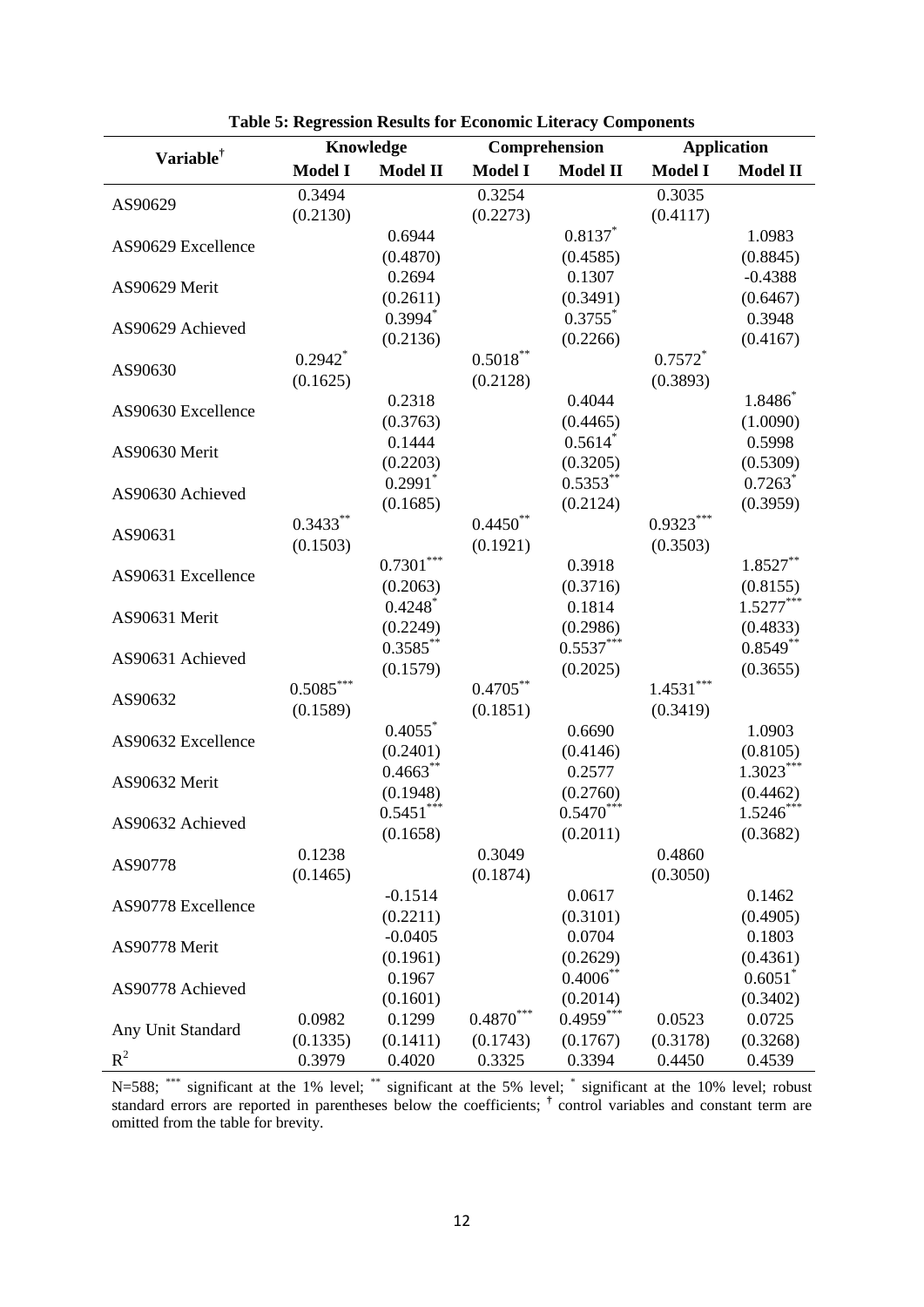The standard *AS90629* appears to be only associated with significantly higher levels of economic literacy at the knowledge and comprehension cognitive levels, but only for students at the achieved level (but not merit level, and not overall). Similarly, *AS90778* is only associated with higher economic literacy in the comprehension and application cognitive levels, and then only for students at the achieved level. *AS90630* is associated with higher levels of economic literacy at all cognitive levels, but the size of the effect is small, and when broken down by cognitive level it is only significant for knowledge at the achieved level, comprehension at the achieved and merit levels, and for application at the excellence and achieved levels. *AS90631* and *AS90632* again perform best, being associated overall with higher economic literacy at all cognitive levels. However, in both cases for the comprehension cognitive level, only the achieved level is significant (but not merit or excellence). For *AS90631*, it is clear that the monotonic increase in economic literacy across achievement levels is driven by this effect in the knowledge and application cognitive levels, but not comprehension. However, *AS90632* is also associated with larger effect sizes in all three cognitive levels than any of the other standards. Finally, unit standards appear to be associated with higher levels of comprehension, but not knowledge or application.

 Overall, the results seem to confirm the experience of secondary school teachers in New Zealand. The standards *AS90631* and *AS90632* are more contextual and create greater interest from the students. *AS90632* lends itself to discussions of Reserve Bank and government policy and issues in the global economy that students encounter regularly and can identify with, while *AS90631* involves issues such as pollution that students are familiar with. That is, these standards may provide a greater opportunity for experiential learning (Kolb and Fry 1975), which in turn leads to greater understanding and retention of knowledge. This also explains why these standards were highly significant at the application cognitive level. However, experiential learning cannot be the only important factor as the results for *AS90778*, where students are generally asked to work with real-world data and where experiential learning might readily occur, are much less significant.

 Finally, some limitations of the analysis in this paper should be noted. First, the sample was composed of university students enrolled in first-year economics at the University of Waikato. While we have no *a priori* reason to believe that the choice of institution will make a difference, it is possible that more able students may choose programmes of study such as law, medicine or engineering, which do not require a first year economics course. Some of these students may take economics as an elective course, but many will not. Similarly, some students who study economics at high school may not proceed to university study at all. However, to some extent this limitation is overcome by controlling for student aptitude.

 Secondly, as the economic literacy test was optional for students, there is a possibility that students who choose not to complete the test introduce bias into the results. However, as noted earlier Heckman (1979) selection models result in qualitatively similar results to those presented in this paper. Third, the content in the TEL3 economic literacy test appears to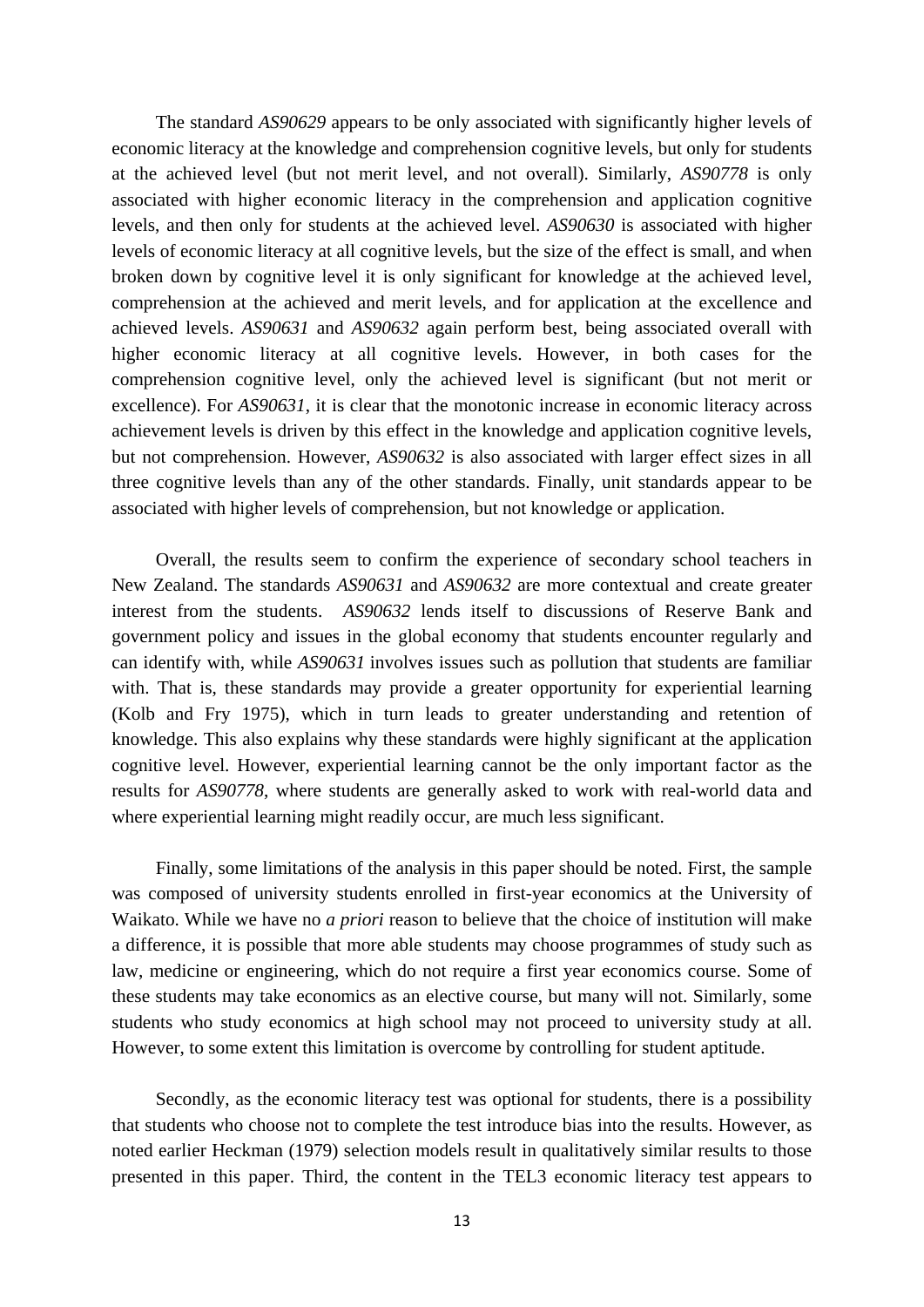match most closely with all the standards except *AS90629*. This may explain why that standard was generally insignificant in the results once student aptitude was controlled for. Finally, we are unable to fully attribute causality from NCEA economics standards to economic literacy. In order to do so would require randomisation of a group of students into different NCEA standards – a situation that is unlikely to present itself to researchers! However, notwithstanding the inability to fully attribute causality, these results do provide guidance as to the association between NCEA standards and economic literacy among entrylevel university students in economics.

#### **5. Conclusions**

These results show that there is significant association between NCEA economics and economic literacy for students as they start university study. In and of itself, this result is unsurprising and simply confirms earlier findings such as those by Cameron and Lim (2011). However, it is clear from the results that some standards have a much closer association with economic literacy, in particular *AS90631* (Describe market failure and government interventions to correct for market failure) and *AS90632* (Describe aggregate economic activity). Those two standards appear to provide for increases in economic literacy for students that are robust to their level of aptitude, and the association holds for all levels of achievement in the standard. For low aptitude students, all standards are associated with higher economic literacy.

 This difference between the effects for high aptitude and low aptitude students suggests that more targeted course design in NCEA Level 3 is appropriate for high achieving students, if economic literacy is the goal. Where a general course in economics for all students is required, the optimal economics course would likely include both *AS90631* and *AS90632* as a minimum starting point, along with *AS90630* which is likely a pre-requisite for understanding the other standards. Such a course would remain within the aims of the economics curriculum (see Ministry of Education 1997), while providing significant gains for high achieving economics students at secondary school.